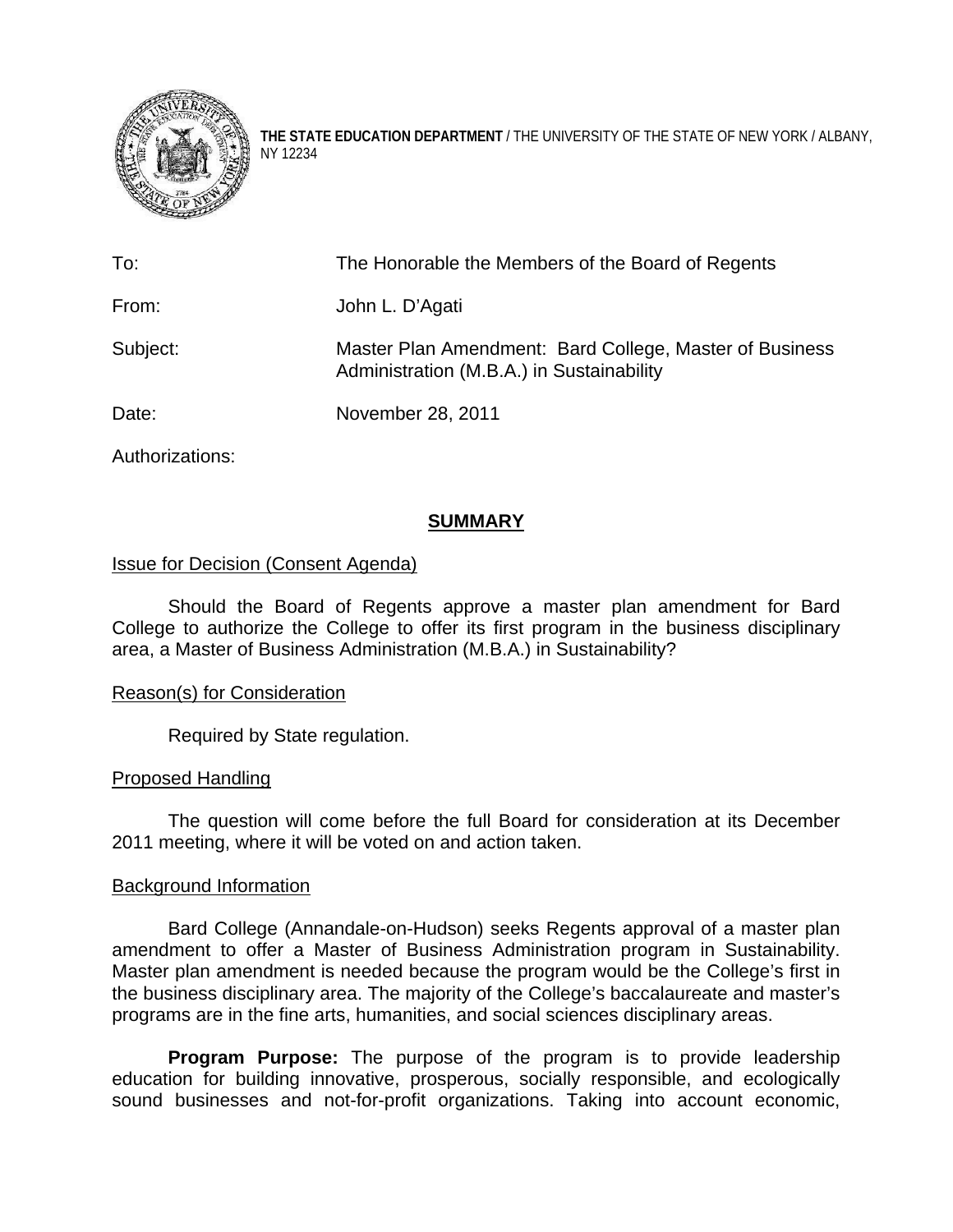environmental, and social equity objectives, the program is designed to provide graduates a foundation for building businesses that align profit with social mission.

**Curriculum:** The 60-credit, four-semester program would include 19 courses covering core business competencies. Courses include Foundational Concepts in Sustainability, Leadership I and II, Accounting, Finance, and Marketing, among others; all courses would be taught with attention to issues of sustainability. Courses also would take up topics, such as "Frames for Decision Making" and "Global Structures and Regulations," that would be addressed across the given semester's curriculum. In addition, students would participate in team consultancies their first year and complete independent capstone projects, individually or in small teams, in their second year.

 The program features a low-residency structure. Five Friday through Monday "weekend intensives" would be held each semester: four in New York City and one at a retreat center in the Hudson Valley. In addition, there would be on-line course sessions on Tuesday and Thursday evenings throughout the semester. The on-line portions are designed as case- and theory-based sessions, allowing weekend intensives to concentrate on group projects, interaction with guest experts, and team consulting with New York City businesses. According to the College, this low-residency model is based on pioneering M.B.A. programs in sustainability at the Bainbridge Graduate Institute in Seattle and at the Presidio Graduate School in San Francisco.

**Academic Resources:** Bard M.B.A. students would have access to all the academic resources of Bard College, including the holdings of the Stevenson and Levy Institute libraries. Staff would be hired to provide technical support to faculty and students for the on-line program components.

**Faculty and Students:** Program faculty would be drawn from the Bard Center for Environmental Policy, the Levy Economics Institute (at Bard), and from new hires. All faculty members would hold appropriate doctorates or specialized degrees (M.B.A., J.D.) with demonstrated special competencies in the subject to be taught. The weekend intensives would draw on business professionals and scholars in the New York City area.

 Admission requirements would include a baccalaureate degree or equivalent and college-level courses in algebra, introductory economics, and introductory accounting. Experience in sustainability-related fields would be recommended. The GRE or GMAT would be required for students with less than a 3.7 GPA. The College expects to enroll mostly full-time students, most of them from east of the Mississippi, ranging in age from 22 to 55. Target enrollments are 25 entering students in the first year and 75 entering students by the fifth year.

 **Need:** The proposed program would be the first in New York State to offer students a Master of Business Administration degree in which every course is taught with attention to issues of sustainability. Program graduates would have similar employment opportunities as other M.B.A. degree holders, with the added benefit of an increasingly valuable specialization. Corporate social responsibility reporting has become commonplace. Major accounting firms routinely assess businesses' climate-change risk and expect sustainability plans. Likewise, long-term upward pressures on commodity